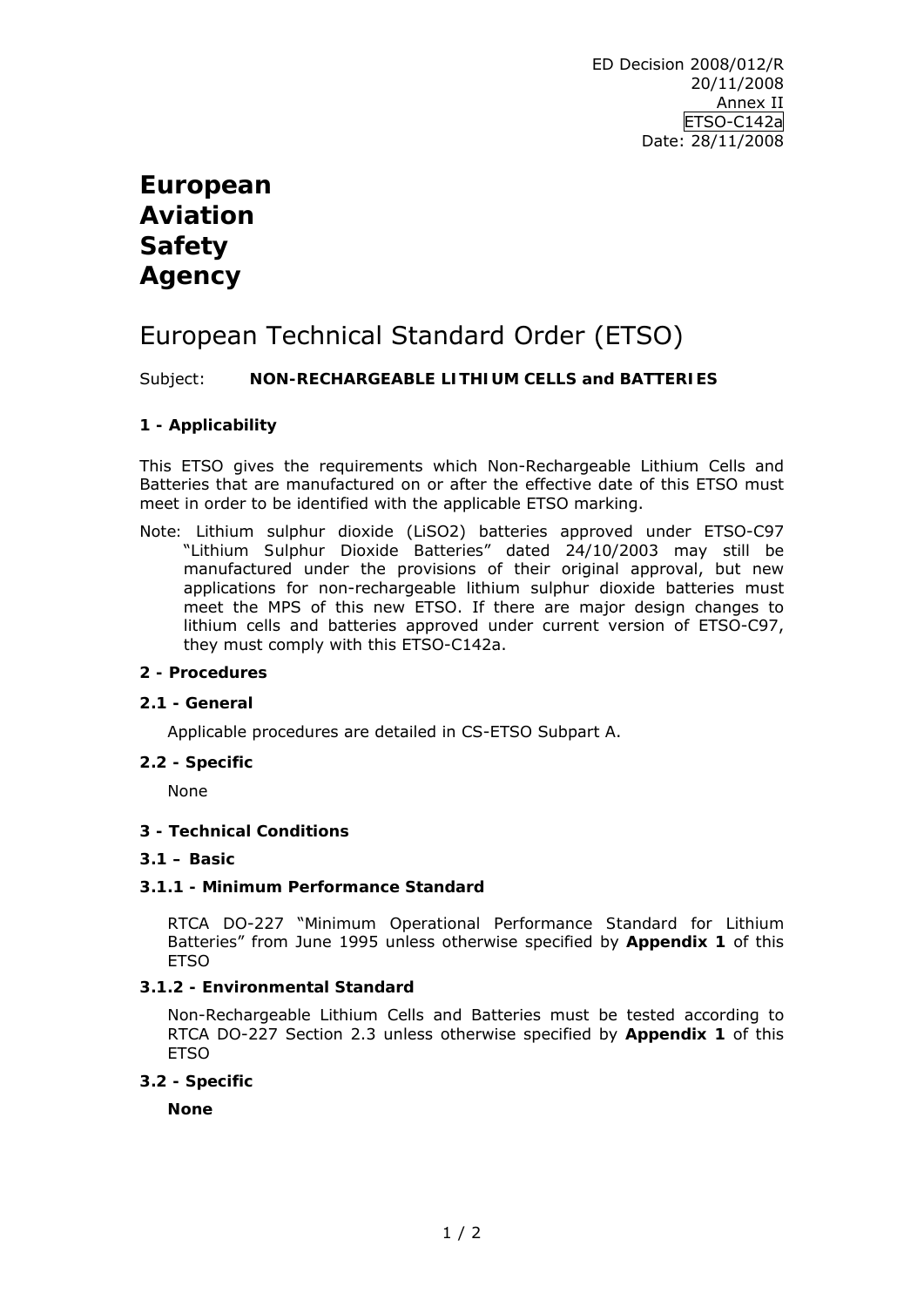# **4 - Marking**

# **4.1. - General**

Marking is detailed in CS-ETSO Subpart A paragraph 1.2.

# **4.2. – Specific**

Each lithium cell or battery must be marked in accordance with RTCA DO-227, Section 1.4.6.

.

# **5 - Availability of Referenced Document**

See CS-ETSO Subpart A paragraph 3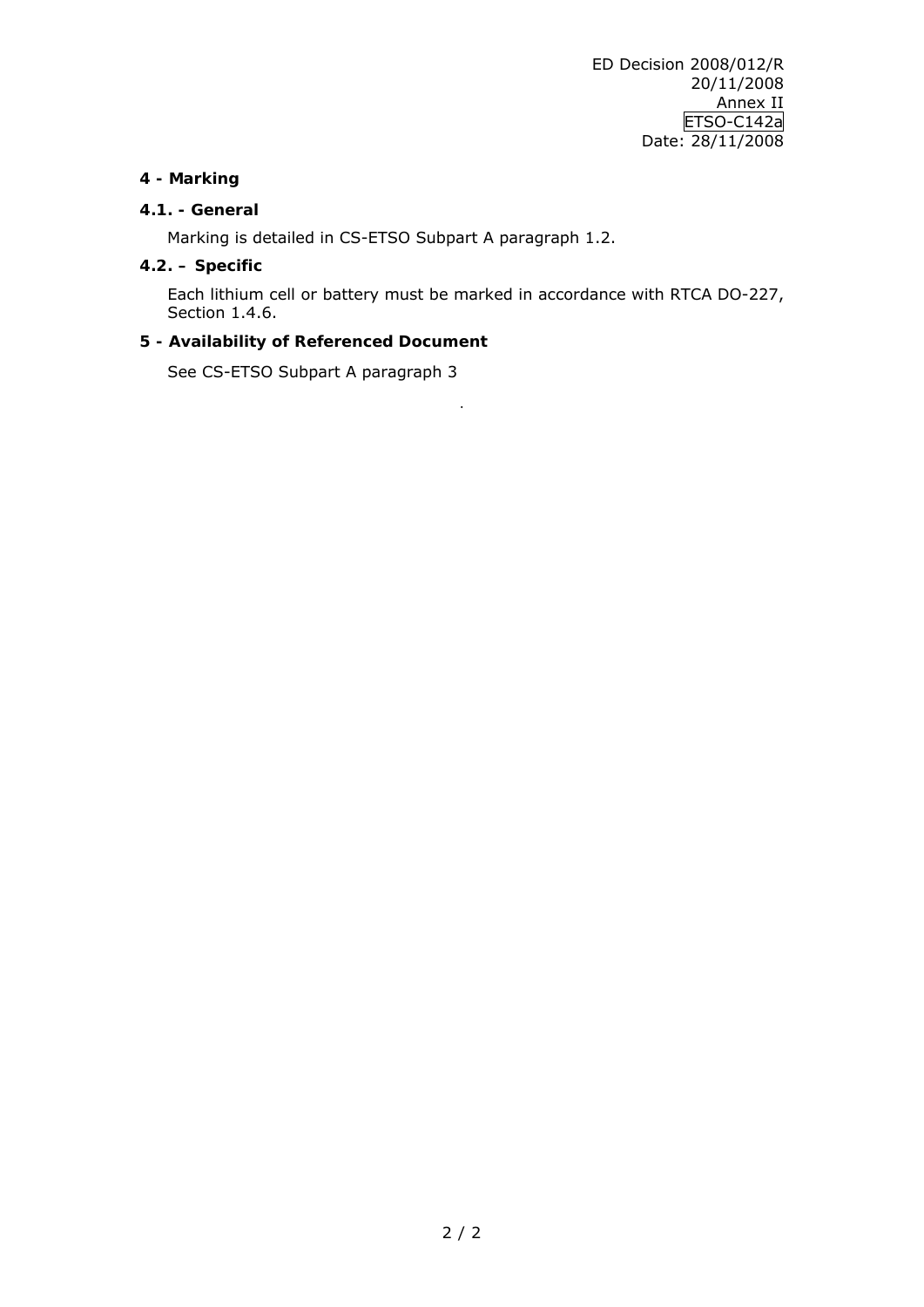#### **APPENDIX 1.**

# **MINIMUM PERFORMANCE STANDARD FOR LITHIUM BATTERIES**

# **PURPOSE.**

This appendix prescribes the MPS for lithium batteries as modified by this ETSO.

# **REQUIREMENTS.**

The standards applicable to this ETSO are set forth in the industry standard, RTCA/DO-227 "Minimum Operational Performance Standard for Lithium Batteries" dated June 23, 1995.

The standard is modified as follows:

Table 1. Modifications to RTCA/DO-227

| RTCA/DO-227 section and title:      | <b>Required modification:</b>                                                                                                                                                                                                                                             |
|-------------------------------------|---------------------------------------------------------------------------------------------------------------------------------------------------------------------------------------------------------------------------------------------------------------------------|
| 1.5.11, Design Life                 | TO ADD at the end of the paragraph<br>"Equipment manufacturers are responsible for<br>ensuring that the integrity of date coding<br>systems used by the cell/battery supplier(s)<br>will support design life criteria."                                                   |
| 1.7.3, Lot Acceptance Test Goals    | TO ADD at the end of the paragraph<br>"It is recommended that the manufacture's lot<br>acceptance testing include the discharge tests<br>by paragraph 2.4.1.1 Capacity-<br>described<br>Verification Test."                                                               |
| 2.1.2 b, Performance Requirements   | TO ADD at the end of the paragraph<br>"If the battery is required to operate in<br>temperatures outside this envelope, test the<br>battery using the more severe temperatures."                                                                                           |
| Table 2-1, Cell evaluation criteria | TO DELETE the superscript "4" on the<br>Internal Short-Circuit Test row under the<br>"FIRE" column. The superscript "4" is only used<br>under the Forced-Discharge, External Short-<br>Circuit, and Charging tests, and then only<br>under the "LEAK" and "VENT" columns. |
| 2.1.8.2, Test Tolerances            | TO ADD new paragraphs after 2.1.8.2                                                                                                                                                                                                                                       |
|                                     | <b>Rated Capacity and Current</b><br>Except as otherwise specified in the test<br>methods in subsections 2.3 and 2.4, the rated<br>capacity and current must be the same for all<br>testing in this standard.                                                             |
| <b>Warning - Hazards of Testing</b> |                                                                                                                                                                                                                                                                           |
|                                     | When subjected to electrical testing specified in<br>this document, cells or batteries may leak or<br>materials, burn,<br>vent<br>hazardous<br>or<br>in<br>exceptional cases, vent violently.                                                                             |
| 2.3.1, Vibration Test               | TO REPLACE Figure 2-3 with the modified<br>Figure 2-3<br>STANDARD RANDOM VIBRATION Figure 2-3 in<br>appendix 1 of this ETSO. This revised figure<br>depicts different limit lines.                                                                                        |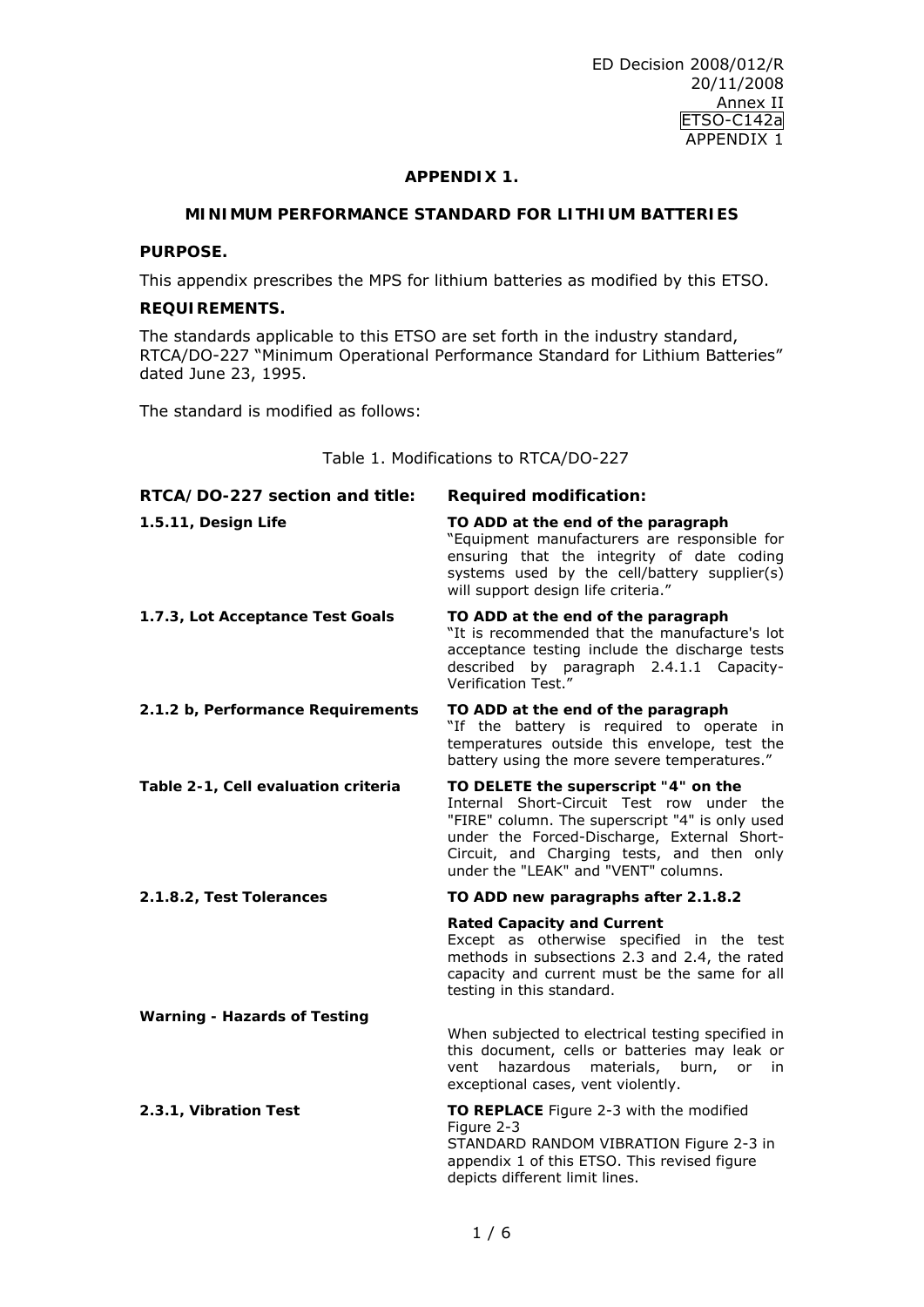#### **2.3.1, Vibration Test TO REPLACE** Figure 2-4 with the modified

Figure 2-4 STANDARD RANDOM VIBRATION Figure 2-4 in

appendix 1 of this ETSO.. This revised figure depicts different limit lines.

**2.3.1, Vibration Test TO ADD** before the last sentence in the eighth paragraph "Measure the open circuit voltage (OCV) before, during, and after the tests."

#### **2.3.2, Shock Test TO REPLACE** the wording with

"For the battery shock test, mount samples in the equipment in which they will be used. Perform this test using undischarged sample cells or batteries. Secure the sample to a shock table by a mechanically secured device. The shock test machine must be capable of imparting a series of calibrated shock impulses to the sample. The shock impulse waveform distortion at any point on the waveform may not be greater than 15 percent of the peak value of the shock pulse. The duration of the shock pulse is specified with reference to the zero points of the wave. The shock forces are specified in terms of peak amplitude g values. Measure the shock impulse using a calibrated accelerometer and associated instrumentation having a 3db response over a range of at least 5 to 250 Hz. Mount the sample on the shock test machine so that the shock impulses can be applied in both directions of the three orthogonal axes. For general purposes, use the following test parameters. Apply a 75 g saw tooth wave shock impulse with a duration of 11 +2 ms in both directions of the three orthogonal axes. Measure the open circuit voltage before and after the test. Examine each sample to determine if it meets the requirements of Table 2-1 and 2-2. For applications with shock requirements in

excess of the general test (that is, where crashworthiness, ELTs, or survivability is an issue), use the following more stringent requirements. Apply a 100 g half sine wave shock impulse with a duration of  $23 + 2$  ms in both directions of the three orthogonal axes. Measure the open circuit voltage (OCV) before, during and after the test. Examine each sample to determine if it meets the requirements of Table 2-1 or Table 2-2."

#### **2.3.3, Temperature Cycling Test TO CHANGE** 10 times to 9 times

#### **2.3.3, Temperature Cycling Test TO ADD** to the end of the paragraph, "...for either method."

**2.4.1.2, Discharge Test TO ADD** after the second sentence in the first paragraph, "Set the DC power supply to a voltage limit equal to the number of cells per series string in the battery times the OCV of an individual cell."

**2.4.1.2, Discharge Test TO ADD** to the end of the first paragraph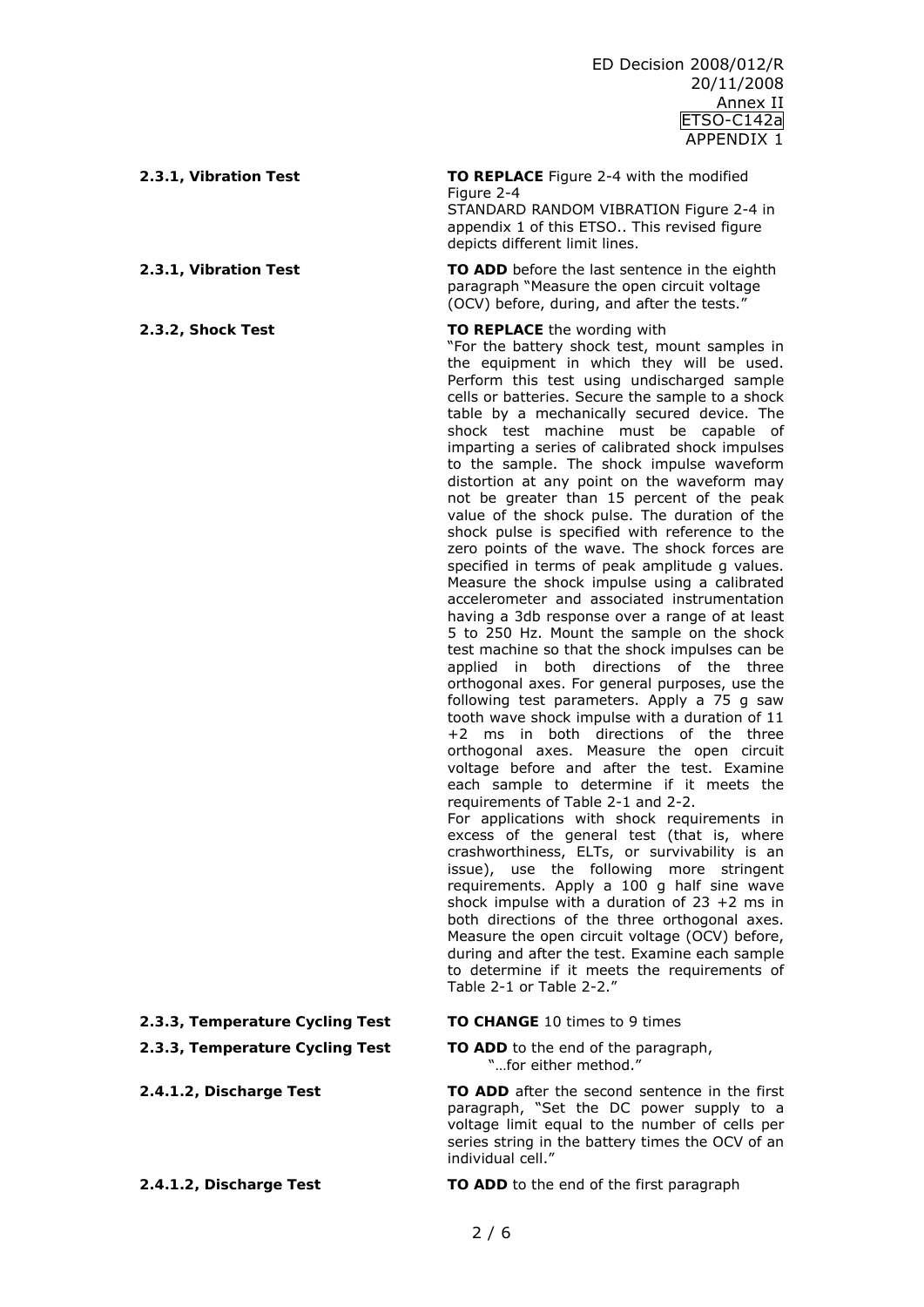"If the sample contains one or more protective devices, set the test current to just below (by no more than 10 percent) the current at which any protective device will activate during the forced discharge test."

sample contains one or more protective devices, the test current is just below (by no more than 10%) that at which any protective device will activate during the forced discharge

"This test is not required for single cell batteries. Test the cells up to and (possibly) including the maximum rate of discharge specified by the manufacturer. Rate any protective device at or below the discharge rate

test.

**2.4.1.3, Forced Discharge Test TO DELETE** the fourth sentence: If the

**2.4.1.3, Forced Discharge Test TO ADD** to the end of the paragraph

**3.4, Test Procedures for Installed Equipment Performance TO ADD** new paragraph after 3.4.

**3.4, Test Procedures for Installed Equipment Performance TO ADD** new paragraph after 3.4

specified by the manufacturer. Perform all testing according to this rating." **2.4.2.1, Internal Short-circuit Test TO REPLACE** the first paragraph with "This test is designed to determine the effects of an internal short circuit in undischarged cells. At 24<sup>ο</sup> C, deform the sample between a rod with a hard insulating surface and an insulated plate. Each cell is deformed until the open circuit voltage drops abruptly or is reduced to at least one third. At the point where the cell voltage drops, remove the applied force. Allow the sample to cool to 24 °C and then hold for a minimum of 24 hours. Examine each sample to determine if it meets

the requirements of Table 2-1"

# **Toxic Gas Venting Precautions**

Do not install or use batteries that can vent toxic gases in the aircraft cockpit, because of an increased probability of immediate flight crew impairment. Batteries that can vent toxic gases may be installed or used in an aircraft passenger compartment, if the installer shows that this would not create a safety hazard. You can prevent a safety hazard by:

- a. Installing a system for overboard venting, absorption, or containment, or
- b. Showing that, if venting occurs, permissible exposure limits do not exceed those maintained by safety-standard organizations (Occupational Safety and Health Administration and the American Conference of Governmental Industrial Hygienists, Inc.).

(a) Because lithium batteries have ignited, vented gas or exploded, we require additional performance standards governing the use of lithium batteries or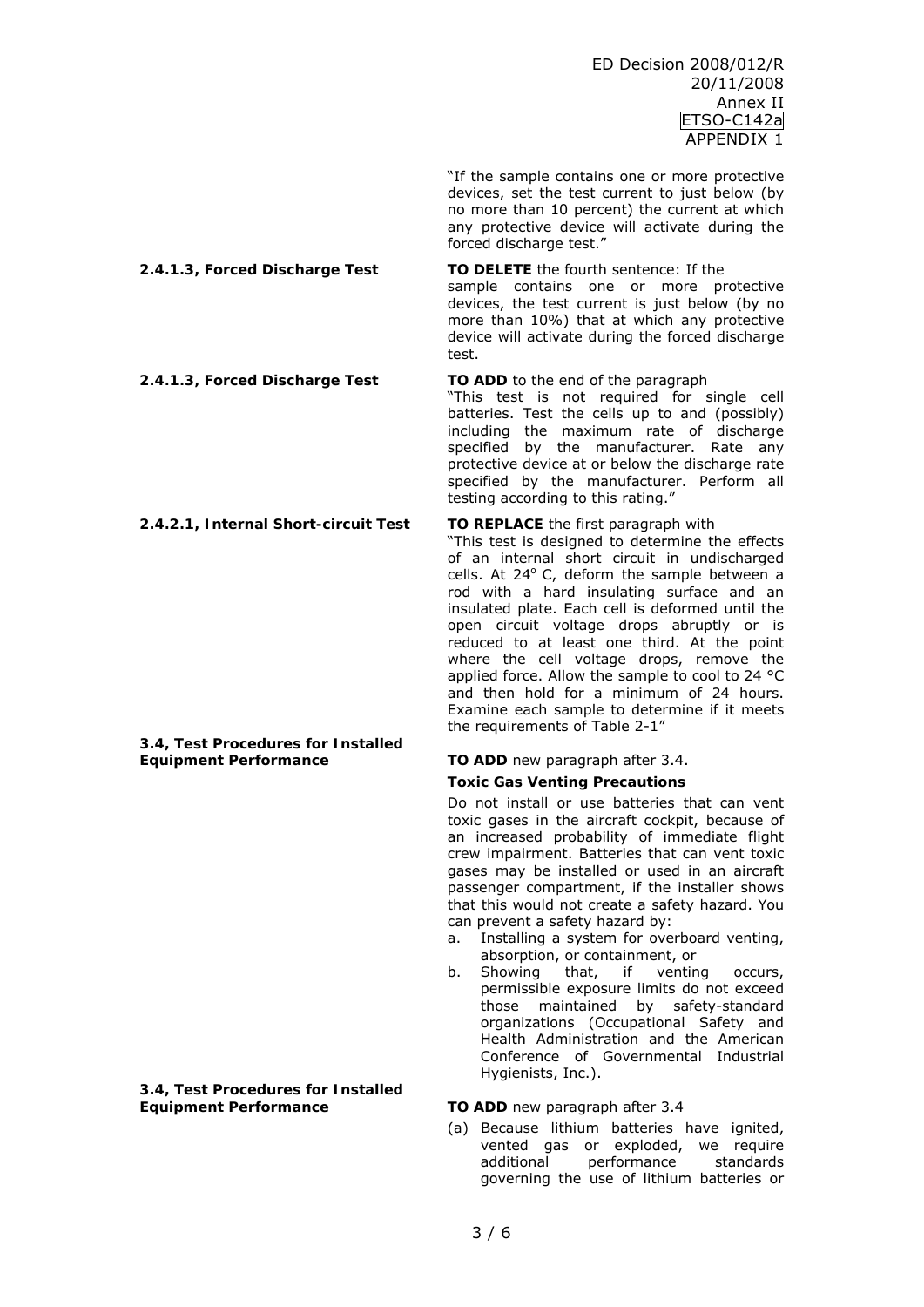equipment incorporating lithium cells or batteries on airplanes.

 Airplane and equipment manufacturers incorporating lithium cells or batteries must ensure that if there is a fire within a single cell of the battery, the equipment unit will contain the fragments and debris (but not smoke/gases/vapors) from a battery explosion and fire. Fire within the equipment, such as from wires and electrical components, must selfextinguish.

(b) See Table 2, appendix 1 of this ETSO. for tests to ensure that the manufacturer has met the fire safety requirements for equipment incorporating lithium cells or batteries.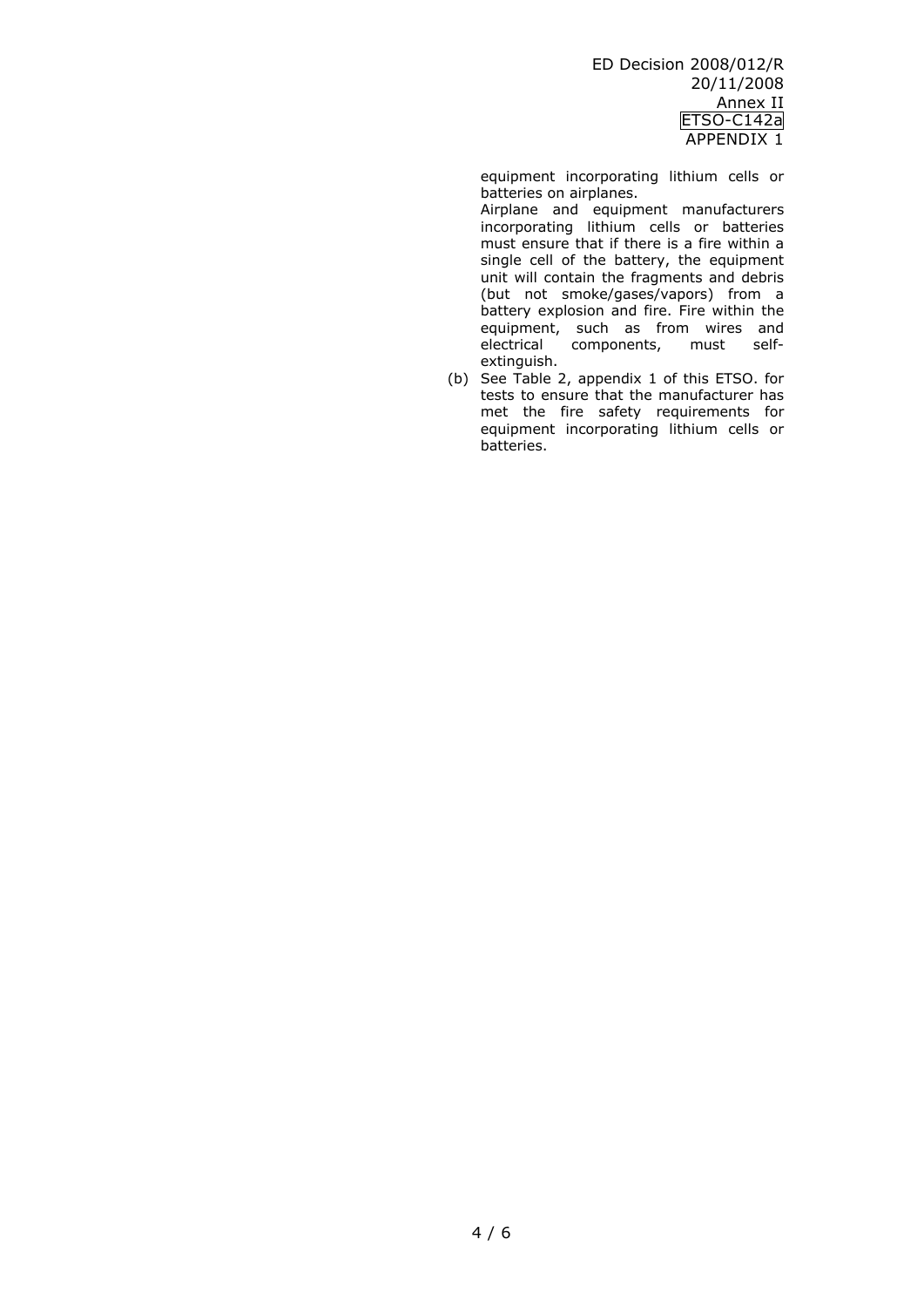

**Figure 2-3. Standard Random Vibration Test Curves for Equipment Installed in Fixed Wing Aircraft with Turbojet Engines**

NOTE: All slopes are  $\angle$ 6 dB/Octave and the cumulative spectral power density is 4.12 g (rms).

**Figure 2-4. Robust Random Vibration Test Curves for Equipment Installed in Fixed Wing Aircraft with Turbojet Engines** 



NOTE: All slopes are 46 dB/Octave and the cumulative spectral power density is 6.08 g (rms).